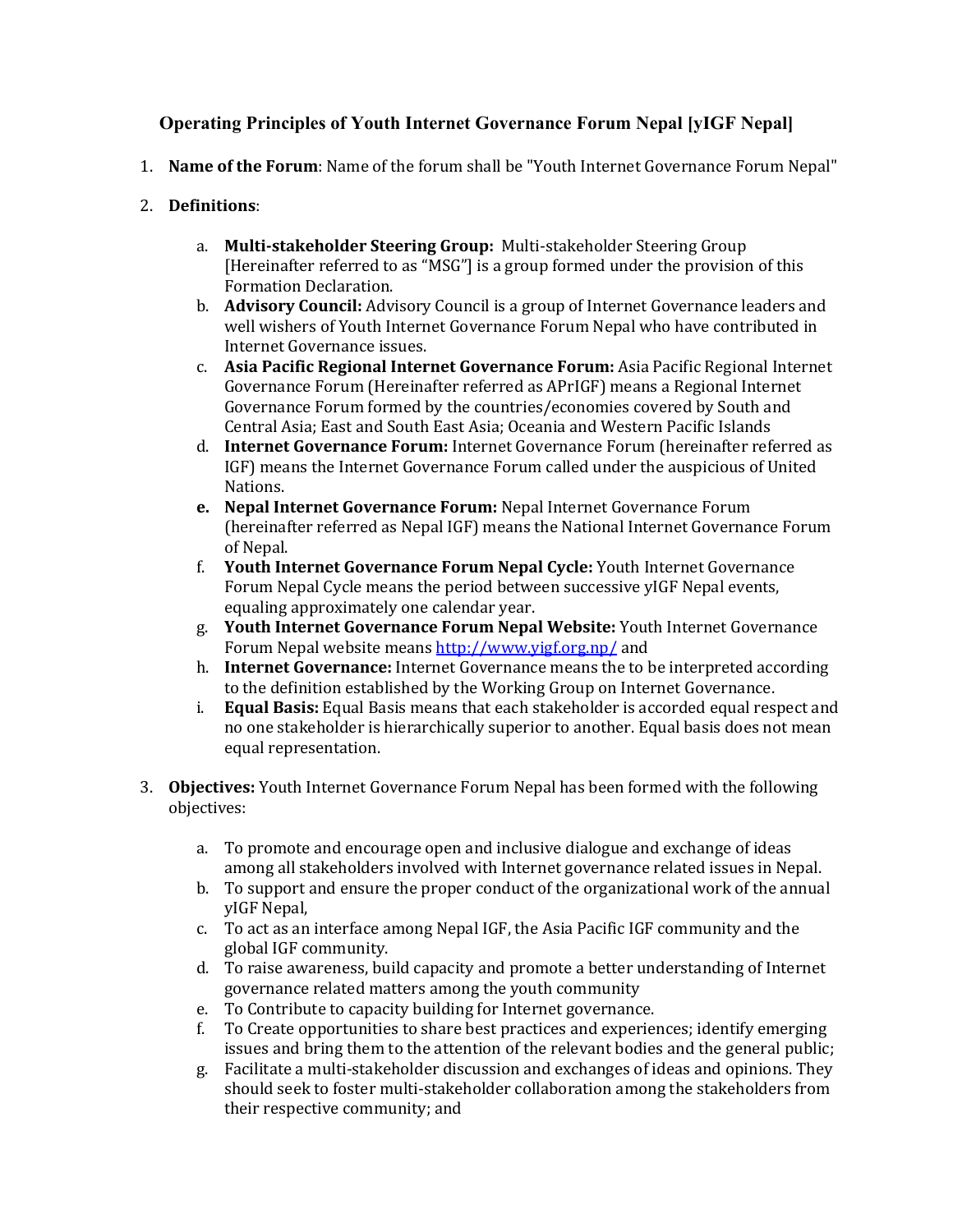h. Bring the perspectives of the youth to the global IGF agenda and vice-versa.

## **4. Organizational Principles:**

- **a.** MSG shall be the apex body to make any decision on behalf of Youth Internet Governance Forum Nepal and shall exercise its final authority on all the operational and policy matters based on open, transparent and accountable manner.
- b. Membership of the MSG is open, transparent, and determined only by voluntary participation in the designated public and open mailing list:msg@yigf.org.np
- c. The MSG will operate conscientiously and actively according to principles of Openness, Transparency, Inclusion, Bottom-up, Multi-stakeholderism and Non-Commercial.
- d. All meetings of the MSG will be open for any individual to participate. Minutes including any decisions shall be published to the MSG mailing list and to the yIGF Nepal Website, within 7 days of any meeting.
- e. The MSG shall be composed of [At least four Stakeholders] and open to the following stakeholder groups on equal basis:
	- i. Government,
	- ii. Civil Society.
	- iii. Private Sector,
	- iv. Technical Community,
	- v. Media Community, and
	- vi. Academia
- f. In order to be considered for purposes of diversity requirements (for voting, quorum or other purposes), an MSG member must state an affiliation to one (and only one) of the recognized stakeholder groups. The stated affiliation may be changed no more than once per year, and no less than one month prior to the event at which the affiliation is relevant.

## 5. **Membership of MSG**:

- a. Membership of yIGF MSG is open to interested individuals aged between 15 to 32 and who are committed to following principles:
	- i. Organizational Principles of Openness, Transparency, Inclusive and Multistakeholderism,
	- ii. Devote some time and effort in support of the yIGF Nepal, and
	- iii. Maintaining and demonstrating respect for all other members.
- b. MSG shall conduct a due diligence of applicant and adopt the membership based on the recommendation.
- c. Participants who demonstrate a lack of such commitment may be barred from participation in the MSG, subject to appropriate due and democratic process.
- d. All members are equal and have the same rights and duties to act in their personal capacity.

## **6.** Function of the MSG:

- a. To ensure the yIGF Nepal is organized, and work conducted in line with the UN IGF principles;
- b. To coordinate the preparatory process for the annual meetings, especially in regards to planning the program, overall logistics and finances;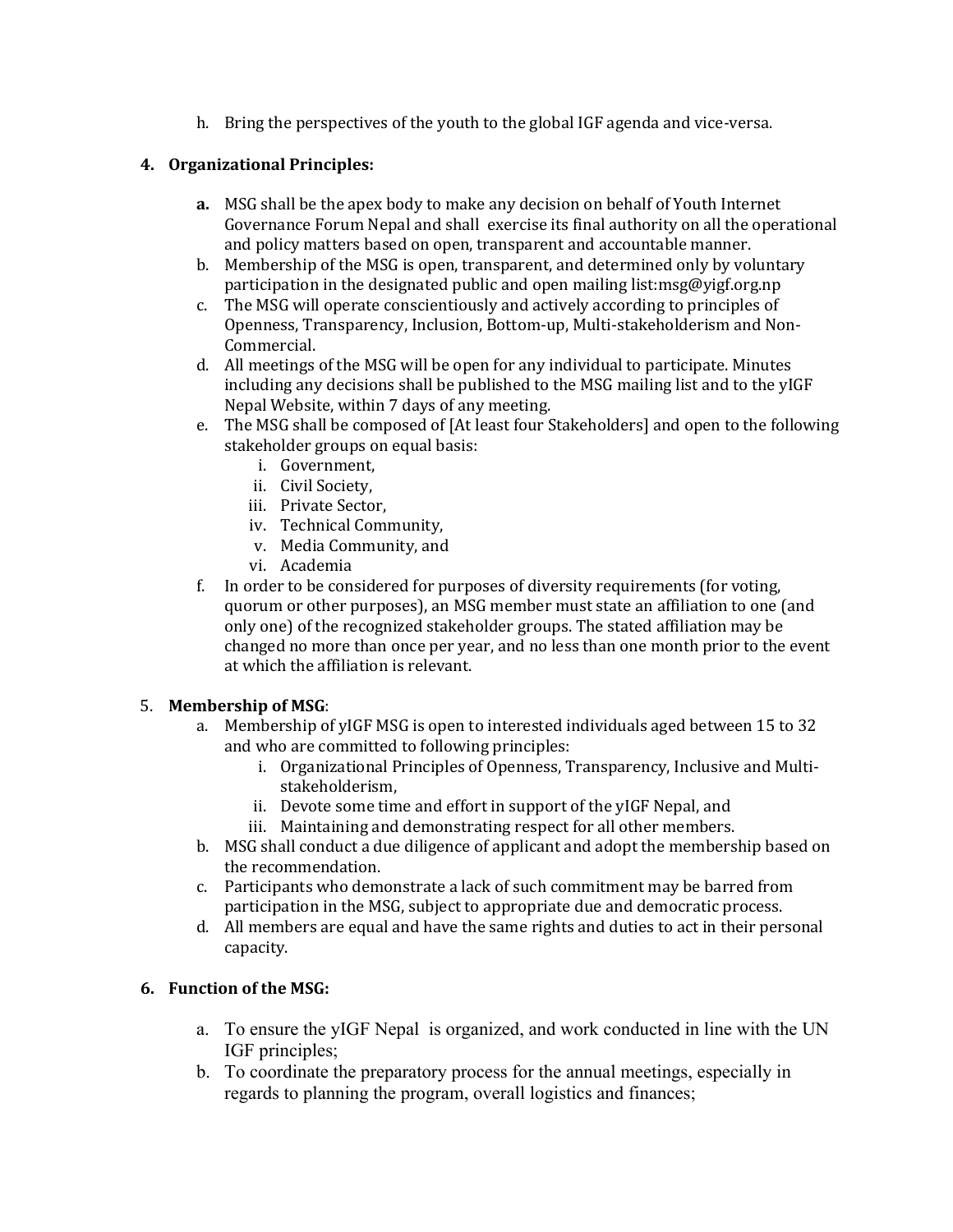- c. To initiate and coordinate outreach toward the wider community, with goals of informing the community about the existence of the initiative, thus raising awareness on the importance of the YIGF Nepal and ways of engagement.
- d. In this regard, its task is to streamline the outreach activities toward bringing new stakeholders into the yIGF Nepal's process, either as members or as partners/supporters;
- e. To actively explore sponsorship opportunities for supporting the organization of the annual yIGF Nepal Meetings
- f. In regards to the yIGF Nepal program agenda and major decision making processes, to coordinate the public consultations, call for inputs and proper classification of received inputs
- g. To prepare an annual meeting report and to ensure the report is made publicly available and presented to the concerned stakeholders, at-large community, the regional and global IGF, and other organizations, fora, and processes within the global Internet governance ecosystem;
- h. To ensure consultation with concerned stakeholders on all important matters related to local and/or regional Internet governance processes, and that the input received is integrated into the yIGF Nepal's decision-making processes; and
- i. To represent the initiative at all relevant events, particularly the Nepal IGF, APrIGF and IGF.

# **7. Decision Making:**

- **a.** Except as specified herein, all decisions shall be made by consensus where possible. If a consensus cannot be reached then a formal vote may be held.
- **b.** Each person who is subscribed to the MSG mailing list (or a predecessor list) at least six  $(6)$  months before any election or voting event and has attended at least 2 MSG meetings will be considered as a "voting member" of the MSG, and entitled to vote. A list of voting members will be published prior to any formal vote, which is undertaken.
- **c.** Where a vote is undertaken, it may be carried out using such electronic and or online means (including web applications, email and/or video or tele-conferencing) as determined appropriate by the chairperson.
- **d.** Face-to-face meetings may be conducted as per the requirement or feasibility. The Chair of MSG or Vice Chairs in the absence of Chair shall call such meeting with at least 7 days notice in advance. The minutes and any decisions taken at such meetings must be reported to the MSG within 7 days of the meeting.
- e. The members of the advisory council can be invited to the MSG meetings as a invitee member and invitee members will not have voting rights in the decision making process

## 8. **Management**

- a. **Chairperson**: The Chairperson shall be elected by the MSG for a period of two yIGF Nepal cycles, and shall act as Chairperson at all MSG Meetings and shall represent the yIGF Nepal in its dealings with outside entities.
- b. **Vice-Chairperson**: Two vice-chairpersons shall be elected, each serving for a period of 2 yIGF Nepal Cycles (but with staggered terms).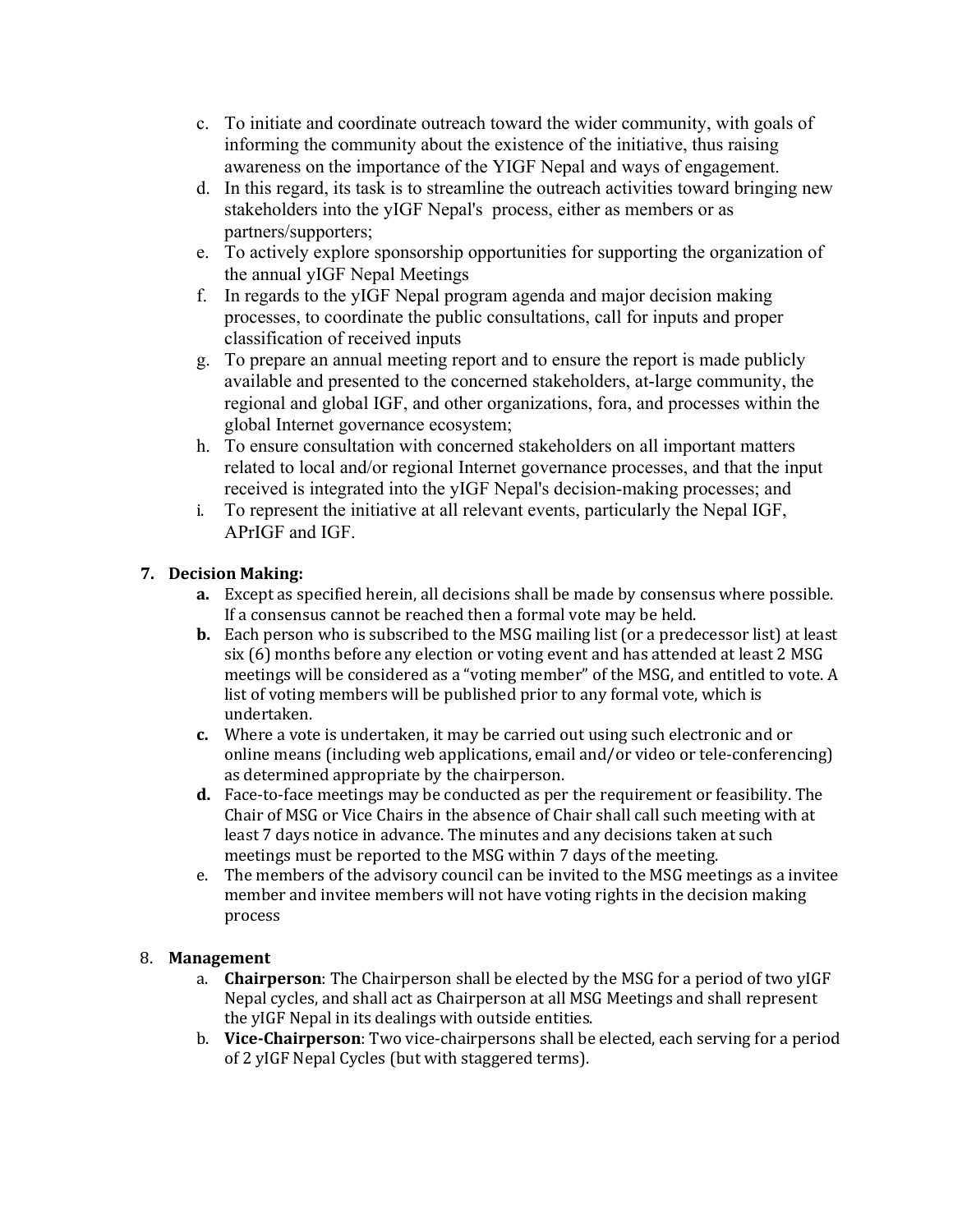- c. **Co-Ordinator:** Chairperson or a Member of MSG appointed by the chairperson will be the liaised to serve as a contact point between yIGF Nepal MSG and UN IGF Secretariat
- d. Chairperson and Vice-Chairpersons should be elected from different recognized stakeholders.
- e. **Advisory Council Members:** The chairperson can nominate an Internet Governance expert or a person who is a well wisher of yIGF Nepal as a Advisory Council Members and will be endorsed by the MSG. The past chairs of yIGF Nepal will be the by default members of Advisory Council.

## f. **Selection Process:**

- i. The selection process of Chairperson of yIGF Nepal and Vice Chairpersons of yIGF Nepal shall be concluded by MM/DD of the relevant year of filling up the position.
- ii. MSG shall form a three member Election Committee for the purpose of election of Chairperson or Vice-chairpersons, as the case may be.
- iii. Election committee shall have power to lay down rules and regulations for the purpose of election.
- iv. The decision of Election Committee shall be final on any matter related to the election.
- v. Election committee shall be terminated automatically after election accomplished.
- vi. Where terms are ending, chair and vice-chair positions are declared to be open at the conclusion of the yIGF Nepal event, until the next MSG meeting, where vacant positions will be filled, which can occur no less than 1 month later.
- vii. A MSG member who has completed at least one yIGF Nepal Cycle is eligible for the post of Chairperson or Vice-Chairperson. However, this provision shall not be applicable for the first Ad Hoc Chairperson and Vice-Chairperson,
- viii. If one fourth of MSG member are with the opinion that the behavior of Chairperson or Vice-Chairperson is against the principles laid down by this Standard Operation Procedure, they can submit a no confidence motion against such official.
- ix. MSG shall for a Committee to hear the case of no Confidence Motion, when such motion is submitted.
- x. The Special Committee shall give a due notice to the relevant official to defend the motion initiated against him/her.
- xi. After the completion of presentation of vote of no confidence to the MSG, the Special Committee Chair shall propose for the decision.
- xii. The vote of no confidence's proposal shall be passed by majority of two third  $(2/3)$  of total Active MSG members. If the proposal passes, the official shall be freed from post.

## g. Ad Hoc Arrangement of MSG:

- i. All the signatories of this document shall form default *Ad Hoc* MSG for the purpose of convening First yIGF Nepal in the year 2021 AD.
- ii. This *Ad Hoc* MSG shall elect its Ad Hoc Chairperson and Vice Chairpersons based on the principle adopted by this document.